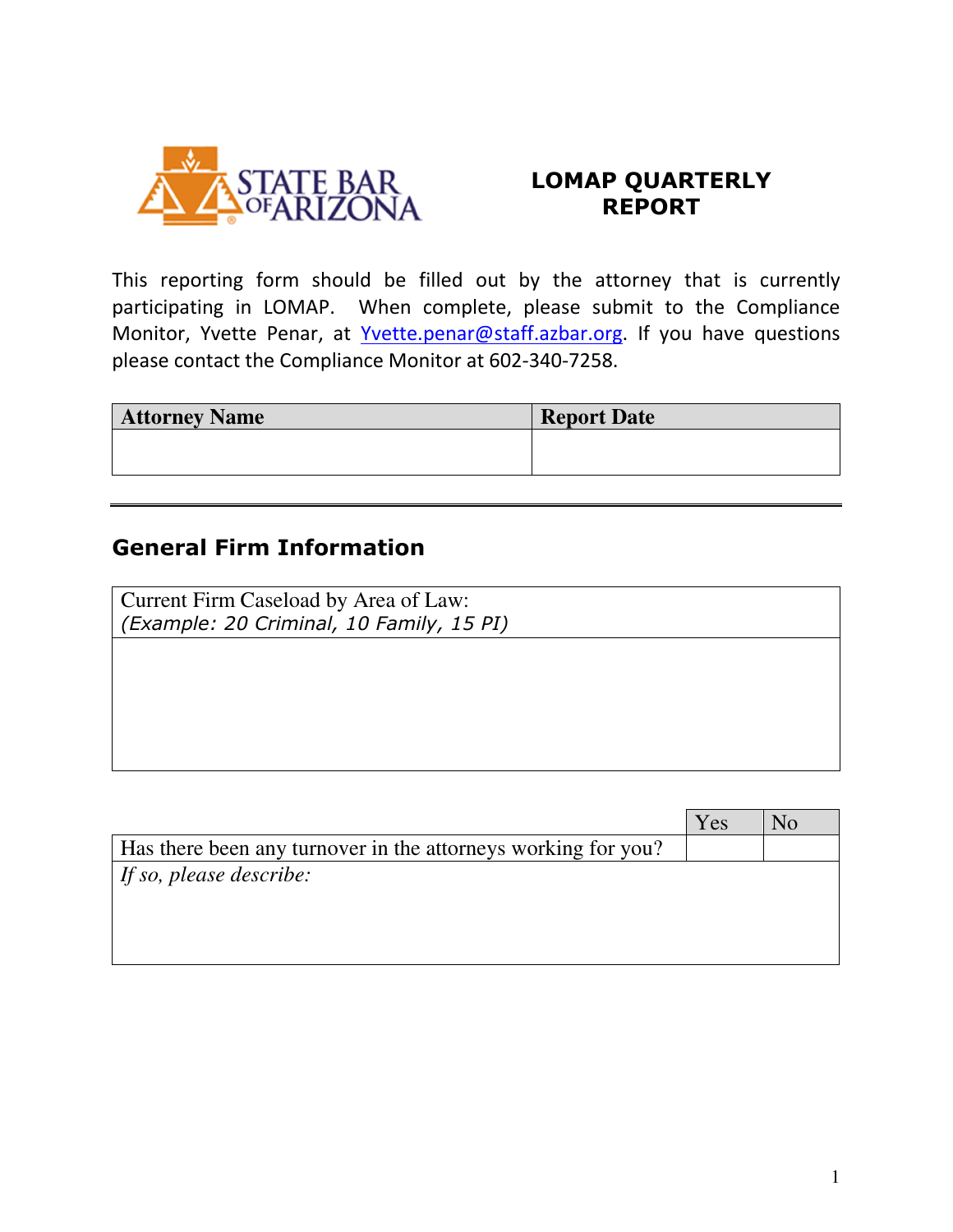|                                                           | Yes | N <sub>0</sub> |
|-----------------------------------------------------------|-----|----------------|
| Has there been any turnover in the staff working for you? |     |                |
| If so, please describe:                                   |     |                |
|                                                           |     |                |
|                                                           |     |                |
|                                                           |     |                |

|                                             | Yes | N <sub>0</sub> |
|---------------------------------------------|-----|----------------|
| Have you changed physical office locations? |     |                |
| If so, please describe:                     |     |                |
|                                             |     |                |
|                                             |     |                |
|                                             |     |                |

|                                                       | Yes |  |
|-------------------------------------------------------|-----|--|
| Have you changed the firm's case management software? |     |  |
| $\vert$ If so, please describe:                       |     |  |
|                                                       |     |  |
|                                                       |     |  |
|                                                       |     |  |

|                                                | Yes | No |
|------------------------------------------------|-----|----|
| Have you changed your IOLTA accounting method? |     |    |
| If so, please describe:                        |     |    |
|                                                |     |    |
|                                                |     |    |
|                                                |     |    |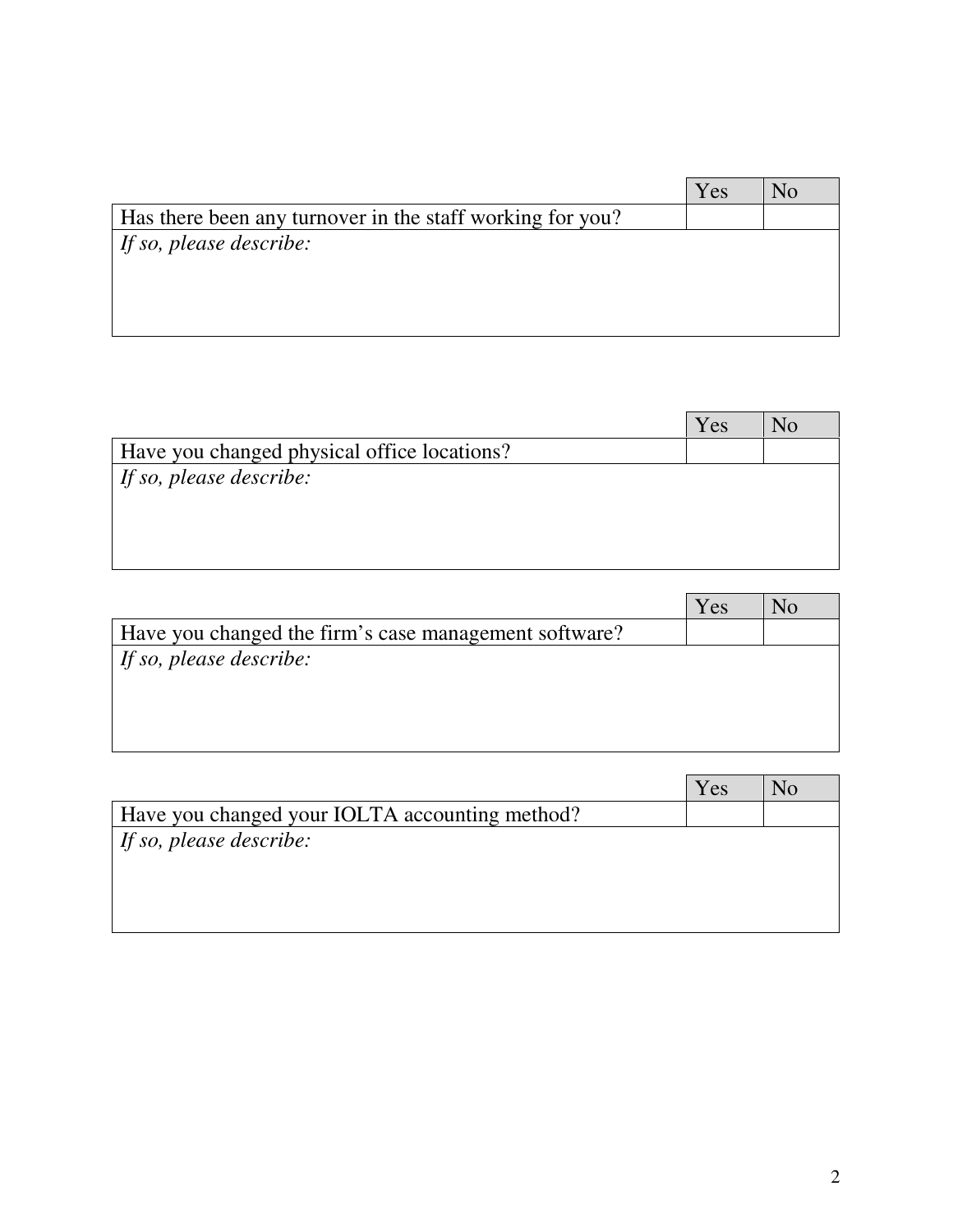### Compliance with Terms & Conditions

Please list each of the specific terms & conditions of LOMAP participation as listed in section I(B)(D) of the terms & conditions, and briefly address your current efforts to comply with the terms.